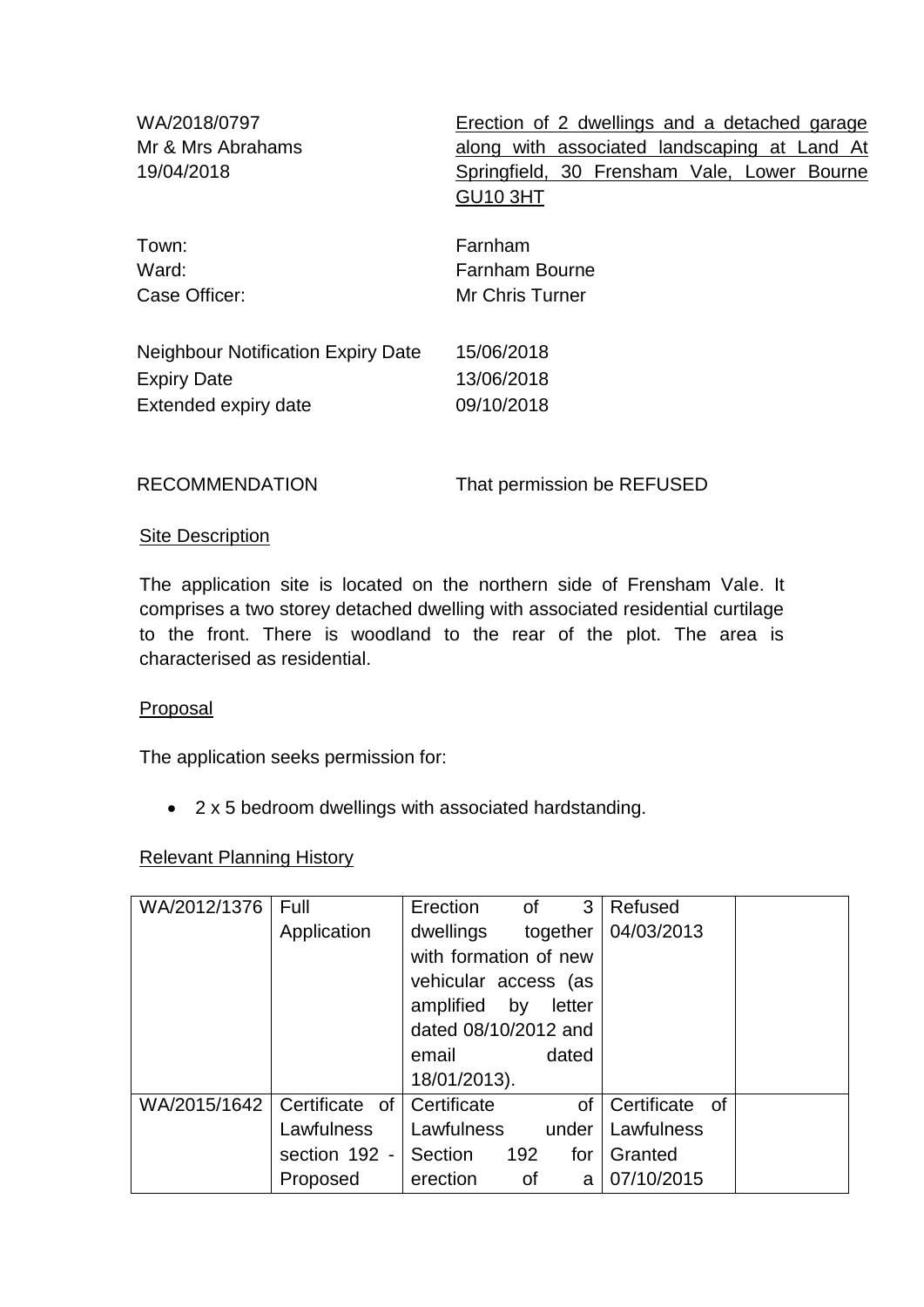|              |                   | detached                       |                          |                  |
|--------------|-------------------|--------------------------------|--------------------------|------------------|
|              |                   | garage/outbuilding.            |                          |                  |
| WA/2015/2287 | Householder       | Construction of new            | Refused                  | Appeal           |
|              | application       | vehicular access and           | 26/01/2016               | <b>Dismissed</b> |
|              |                   | driveway<br>and                |                          | 13/09/2016       |
|              |                   | landscaping<br>works           |                          |                  |
|              |                   | (as amplified by letter        |                          |                  |
|              |                   | dated 21/01/2016).             |                          |                  |
| WA/2016/1177 | Householder       | Erection<br>of                 | Full                     |                  |
|              | application       | extensions<br>and              | Permission               |                  |
|              |                   | alterations to provide         | 16/08/2016               |                  |
|              |                   | a two storey dwelling          |                          |                  |
|              |                   | with rooms in the roof         |                          |                  |
|              |                   | amplified<br>(as<br>by         |                          |                  |
|              |                   | arboricultural<br>report       |                          |                  |
|              |                   | and tree protection            |                          |                  |
|              |                   | plan received on 11            |                          |                  |
|              |                   | August 2016).                  |                          |                  |
| WA/2017/0106 | Certificate of    | Certificate<br>of              | Withdrawn                |                  |
|              | Lawfulness        | Lawfulness<br>under            | 08/03/2017               |                  |
|              | section 192 -     | Section 192 for the            |                          |                  |
|              | Proposed          | construction<br><b>of</b><br>a |                          |                  |
|              |                   | driveway.                      |                          |                  |
| WA/2017/0218 | Certificate of    | Certificate<br>of              | Certificate<br><b>of</b> |                  |
|              | Lawfulness        | Lawfulness<br>under            | Lawfulness               |                  |
|              | section 192 -     | Section 192 for the            | Granted                  |                  |
|              | Proposed          | erection of entrance           | 21/03/2017               |                  |
|              |                   | gates and boundary             |                          |                  |
|              |                   | fencing.                       |                          |                  |
| WA/2017/0675 | Certificate of    | Certificate<br>of              | Certificate of           |                  |
|              | Lawfulness        | Lawfulness<br>under            | Lawfulness               |                  |
|              | Section 191-      | Section 191 for the            | Granted                  |                  |
|              | Existing          | continued use of the           | 12/06/2017               |                  |
|              |                   | area edged red<br>on           |                          |                  |
|              |                   | site<br>plan<br>the<br>as      |                          |                  |
|              |                   | residential<br>garden          |                          |                  |
|              |                   | (C3)<br>use)<br>in             |                          |                  |
|              |                   | association with the           |                          |                  |
|              |                   | residential<br>use<br>and      |                          |                  |
|              |                   | occupation<br>0f<br>30         |                          |                  |
|              |                   | Frensham Vale Road.            |                          |                  |
| WA/2017/0814 | Certificate<br>of | Certificate<br>of              | Certificate<br><b>of</b> |                  |
|              | Lawfulness        | Lawfulness<br>under            | Lawfulness               |                  |
|              |                   |                                |                          |                  |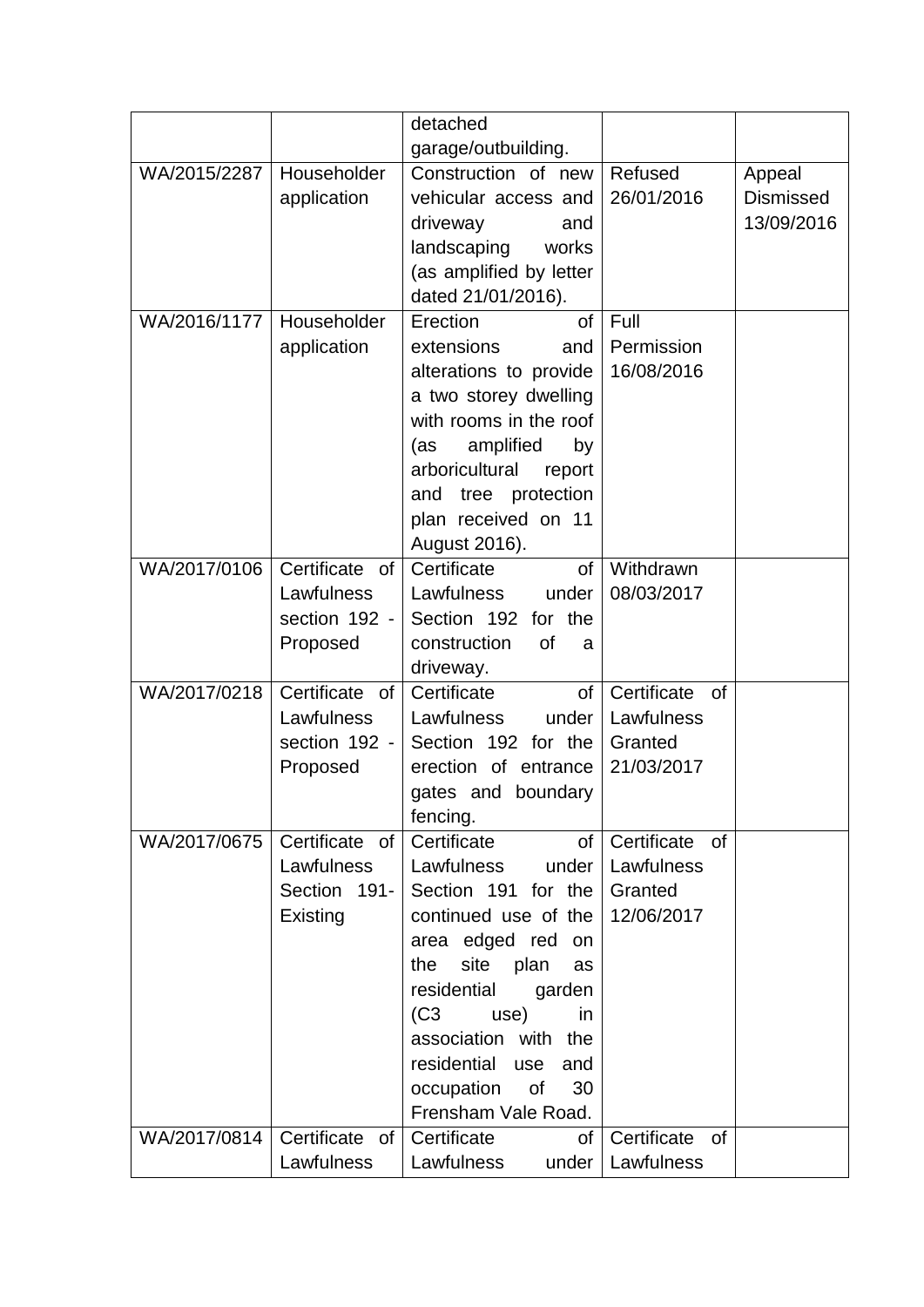|              | section 192 -     | Section 192 for hard     | Granted                     |
|--------------|-------------------|--------------------------|-----------------------------|
|              | Proposed          | surface driveway (as     | 21/06/2017                  |
|              |                   | amended by drawing       |                             |
|              |                   | received 21/06/2017)     |                             |
| WA/2017/1225 | Certificate of    | Certificate<br><b>of</b> | Withdrawn                   |
|              | Lawfulness        | Lawfulness<br>under      | 22/11/2017                  |
|              | section $192 -$   | Section 192 for hard     |                             |
|              | Proposed          | surface driveway and     |                             |
|              |                   | new vehicular access.    |                             |
| WA/2017/1825 | Certificate<br>of | Certificate<br>0f        | Certificate<br><b>of</b>    |
|              | Lawfulness        | Lawfulness<br>under      | Lawfulness                  |
|              | section 192 -     | Section 192 for hard     | Granted                     |
|              | Proposed          | surface driveway and     | 21/11/2017                  |
|              |                   | new vehicular access.    |                             |
| WA/2018/0744 | Certificate<br>of | Certificate<br>of        | Certificate<br>of<br>Appeal |
|              | Lawfulness        | Lawfulness<br>under      | Lawfulness<br>Pending       |
|              | section 192 -     | Section 192 for the      | Refused                     |
|              | Proposed          | construction<br>0f       | 08/06/2018                  |
|              |                   | swimming pool and        |                             |
|              |                   | erection<br>of<br>pool   |                             |
|              |                   | house.                   |                             |
| WA/2018/1098 | Certificate of    | Certificate<br><b>of</b> | Certificate<br><b>of</b>    |
|              | Lawfulness        | Lawfulness<br>under      | Lawfulness                  |
|              | section 192 -     | Section<br>192<br>for    | Refused                     |
|              | Proposed          | erection<br>of<br>an     | 20/08/2018                  |
|              |                   | outbuilding to house a   |                             |
|              |                   | swimming pool.           |                             |

# **Planning Policy Constraints**

Thames Basin Heath 7km Buffer Zone Wealden Heaths I SPA 5km Buffer Zone Ancient Woodland 500m Buffer Zone Land Outside Built-up Area Boundary – Farnham Neighbourhood Plan Countryside beyond the Green Belt

# Development Plan Policies and Proposals

The development plan comprises:

- Waverley Borough Local Plan, Part 1, Strategic policies and sites (adopted February 2018)
- Farnham Neighbourhood Plan (made May 2017)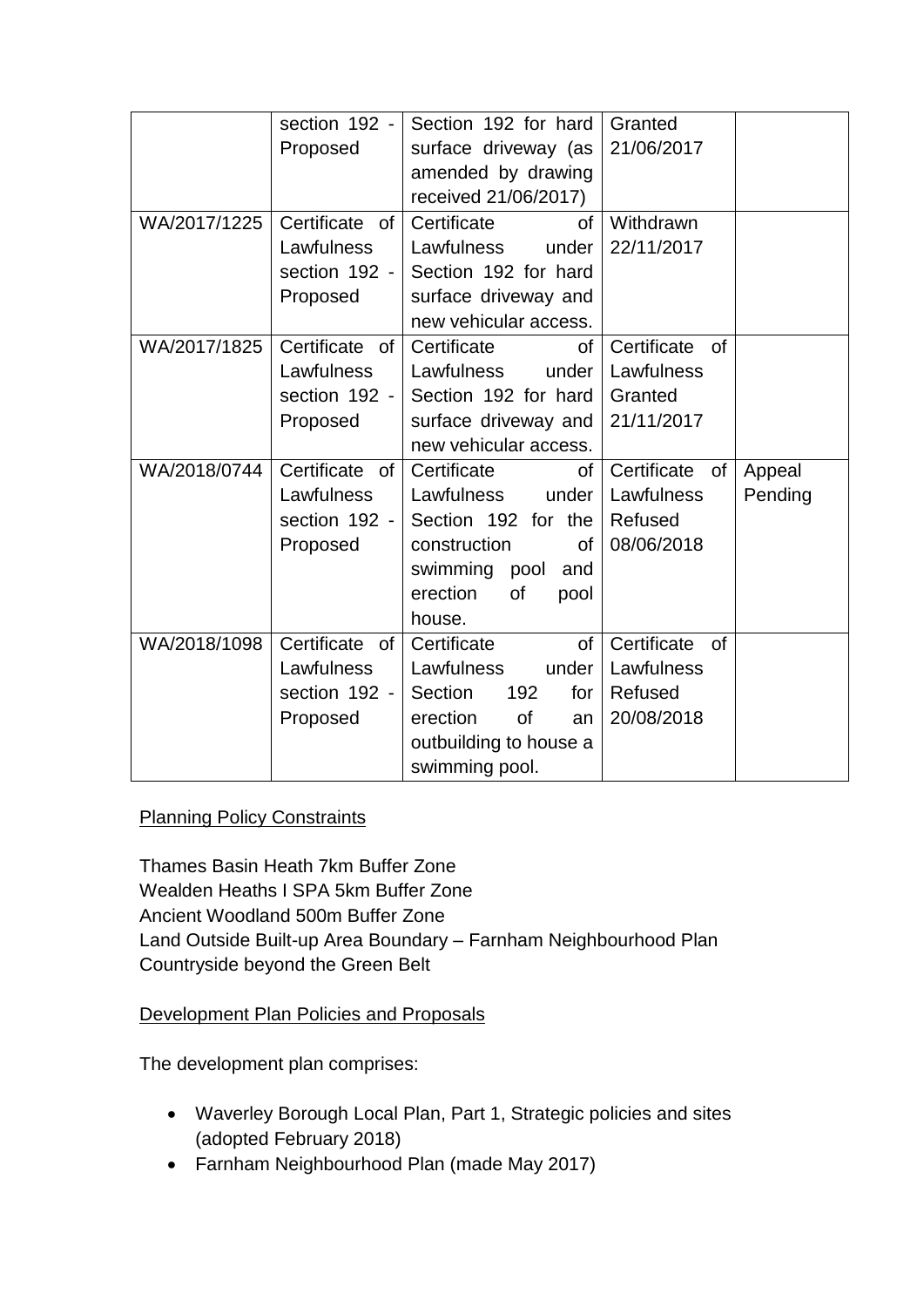- Waverley Borough Local Plan 2002 (retained policies February 2018)
- South East Plan (saved policy NRM6)

In accordance with the National Planning Policy Framework (NPPF) due weight has been given to the relevant policies in the above plans.

Other guidance:

The National Planning Policy Framework 2018 (NPPF) The National Planning Practice Guidance 2014 (NPPG) Residential Extensions Supplementary Planning Document 2010 (SPD) Council's Parking Guidelines (2013) Surrey Vehicular and Cycle Parking Guidance (2012) Farnham Design Statement (2010)

The relevant policies to this application are:

Local Plan, Part 1, Strategic policies and sites (adopted February 2018): SP1, SP2, ALH1, ST1, RE1, RE3, TD1, NE1, NE3, CC1 and CC4.

Farnham Neighbourhood Plan (made May 2017): FNP1, FNP10, FNP11, FNP12, FNP13 and FNP30.

Local Plan 2002 (retained policies February 2018): D1, D4, D8, and D9.

South East Plan (saved policy NMR6).

Consultations and Town Council Comments

| <b>Farnham Town Council</b>                          |                          | Objects to inappropriate development<br>of this site not being in line with the<br>Farnham Design Statement<br>and<br>Farnham Neighbourhood Plan Policy<br>FNP1. The green boundary has been<br>replaced with fencing impacting the<br>semi-rural character of the area.          |
|------------------------------------------------------|--------------------------|-----------------------------------------------------------------------------------------------------------------------------------------------------------------------------------------------------------------------------------------------------------------------------------|
| <b>Surrey Wildlife Trust</b>                         |                          | No objection subject to conditions                                                                                                                                                                                                                                                |
| Waverley Environmental Health<br><b>Waste Office</b> | $\overline{\phantom{0}}$ | For each of these two houses, the<br>following containers are specified,<br>which must be presented for<br>collection at the kerbside on the<br>appropriate day:<br>1 x 240 litre black refuse bin.<br>1 x 240 litre blue recycling bins.<br>1 x 240 litre brown garden waste bin |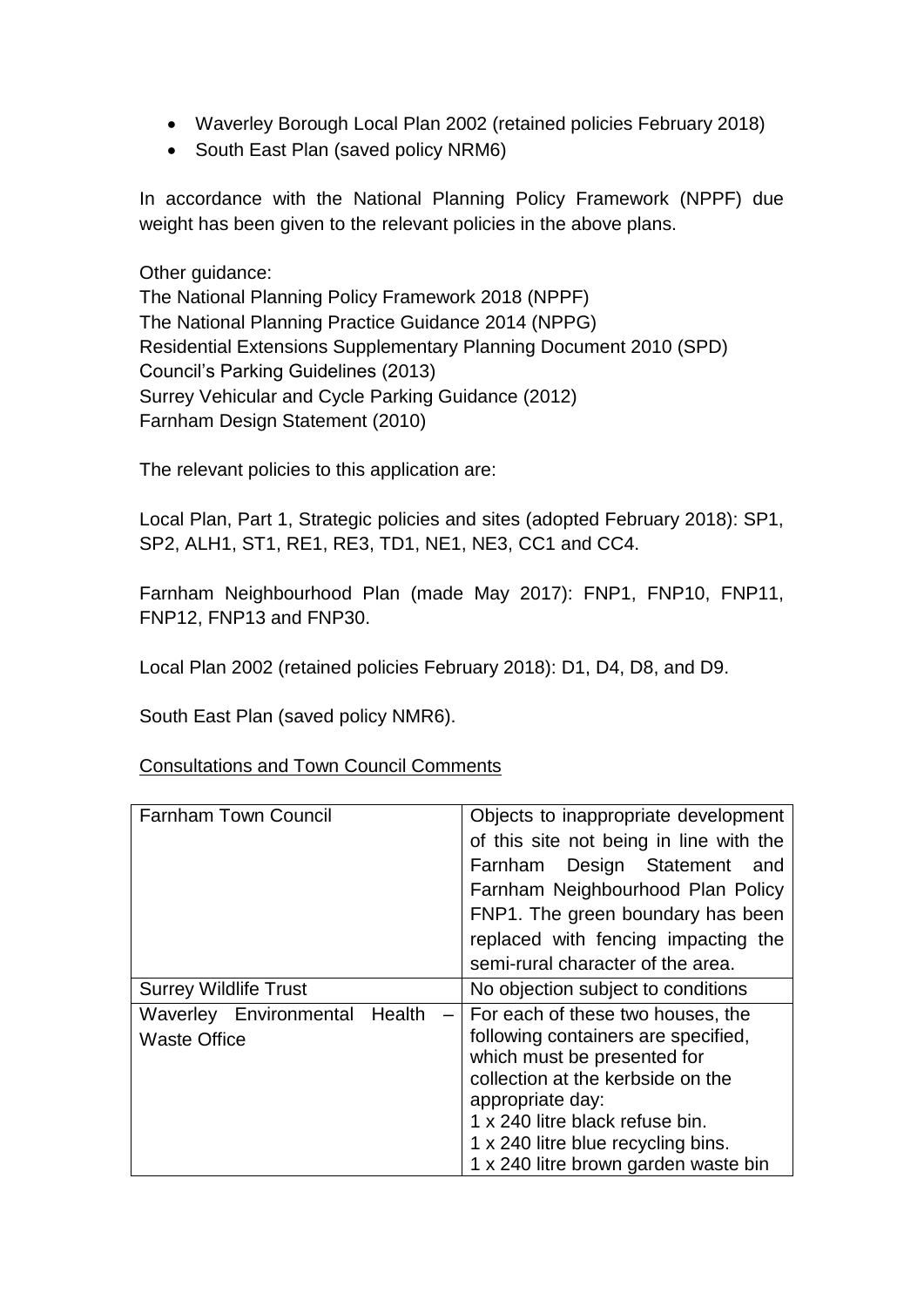|                 | (Optional subscription service)<br>1 x 23 litre food waste green kerbside<br>caddy.<br>The Developer / Management must<br>inform Waverley Borough Council<br><b>Environmental Services</b><br>Dep't at least four weeks prior to the<br>proposed date of initial occupation, in<br>order that final arrangements for<br>refuse and recycling collections can<br>be made. |  |
|-----------------|--------------------------------------------------------------------------------------------------------------------------------------------------------------------------------------------------------------------------------------------------------------------------------------------------------------------------------------------------------------------------|--|
| Natural England | Natural England do not consider that<br>Appropriate Assessment<br><b>IS</b><br>an<br>required for this application or that it<br>will result in an adverse effect on site<br>integrity.                                                                                                                                                                                  |  |

## Representations

Neighbour notification letters were sent on: 15/05/2018.

48 letters of objection have been received objecting on the grounds of:

- The site is located within Flood Zone 3 and therefore has a high probability of flooding.
- The proposal will increase flood risk elsewhere.
- The site is located within the South Farnham Area of Special Environmental Quality.
- No sequential flood test or exception test has been submitted with the application.
- The proposal would set a precedent for development in gardens.
- The site is a wildlife corridor which will be damaged by the proposal.
- There are inconsistencies with the submitted Flood Risk Assessment.
- The site is not allocated within the Farnham Neighbourhood Plan.
- Frensham Vale is a quiet lane which cannot accommodate further traffic.
- Impact on trees.
- There are inaccuracies in the LVIA.
- The proposal would erode the semi-rural character of the lane.
- The proposal would constitute garden grabbing.
- The proposal would present a poor standard of accommodation.
- The proposal site is outside the Built-up Area Boundary in the Farnham Neighbourhood Plan, whereby the principle of development is unacceptable.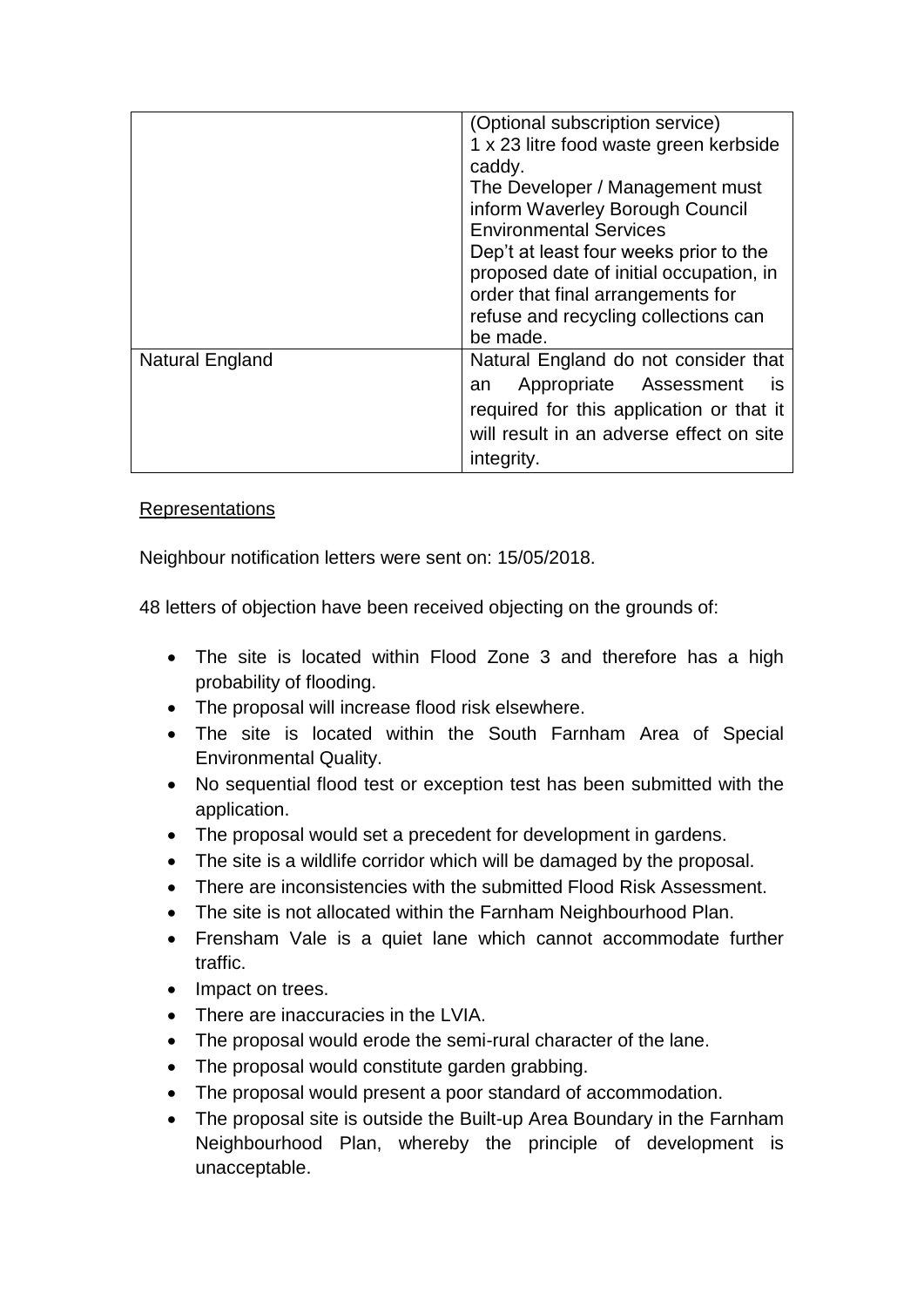The site falls within the SPA Buffer Zone and in line with the People Over Wind and Sweetman Judgement the application should be refused.

In addition to these comments an additional objection was received which assessed the submitted Flood Risk Assessment. It objects on the grounds of:

- The flood maps of the FRA are not drawn on the same topographical layer from which the flood extents were derived.
- The FRA deviates the EA guidance on climate change levels.
- The accuracy of the HR Model.

In support of the application the applicant has submitted a Landscape Visual Impact Assessment which concludes:

- The site is not considered to be highly sensitive to development.
- Views of the site are limited.
- The proposal would only result in the loss of lawned garden within the wide garden setting.
- The proposal would be more in keeping with the development along Frensham Vale.
- The separation distance between the two dwellings would be representative of a transition zone between the built-up area boundary and the countryside.
- The proposal would maintain the wooded and secluded character of Frensham Vale.

# Planning Considerations

### Principle of Development

Policy SP1 of the Local Plan (Part 1) 2018 states that when considering development proposals, the Council will take a positive approach that reflects the presumption in favour of sustainable development contained in the National Planning Policy Framework (NPPF). It will always work proactively with applicants to find solutions so proposals can be approved wherever possible, and to secure development that improves the economic, social and environmental conditions in the area.

Policy SP2 of the Local Plan (Part 1) 2018 states *inter alia,* the Council should maximise opportunities for the redevelopment of suitable brownfield sites for housing.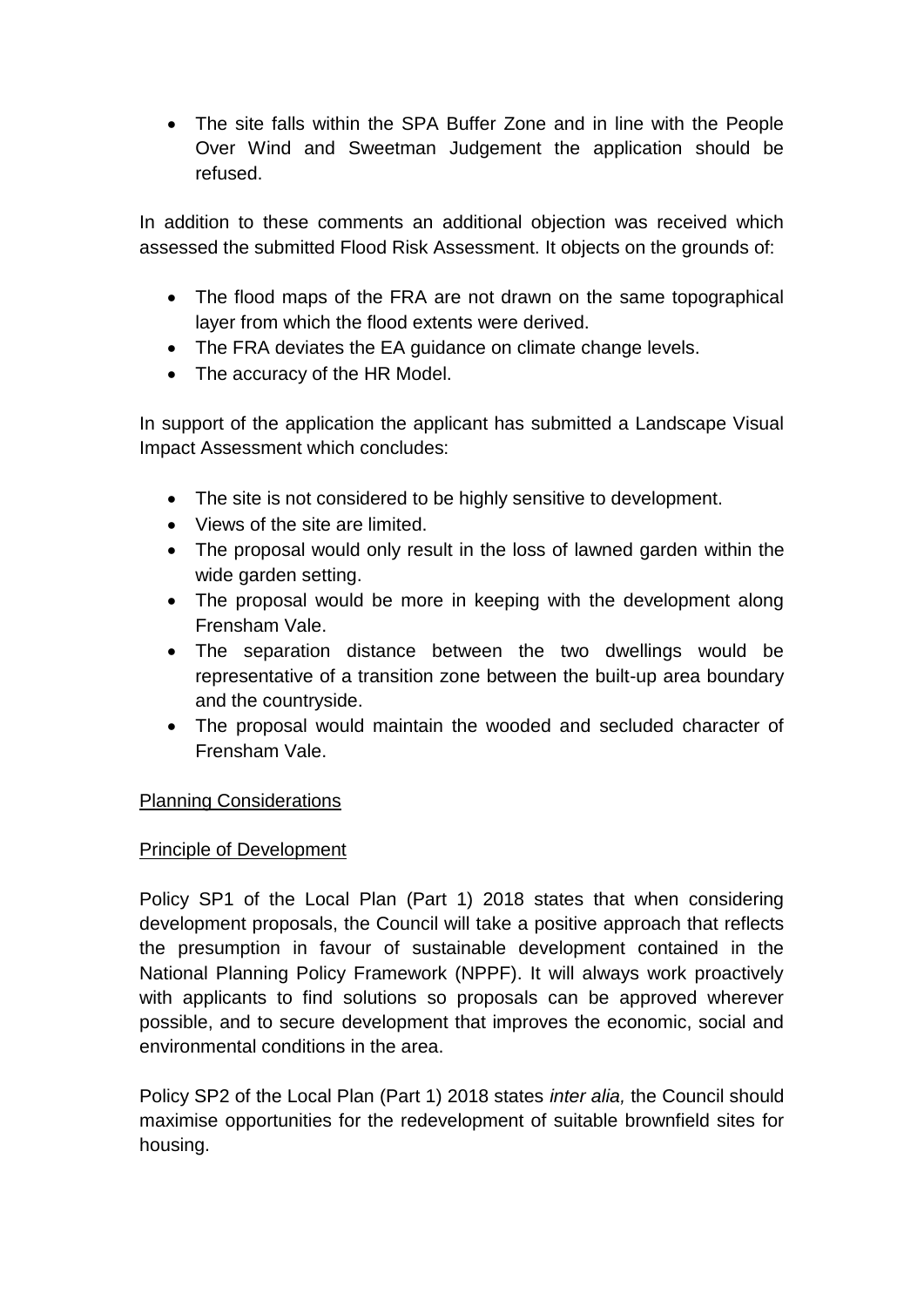The site is previously developed land and could therefore be considered suitable for development subject to other Policies in the Development Plan.

## Planning history and differences with previous proposal

The planning history is a material consideration.

Planning permission has been previously refused under application WA/2012/1376 for the construction of 3 detached dwellings and vehicular access. This proposal was refused on the following grounds:

- Erosion of the semi-rural character owing to the layout, scale and form of residential development proposed.
- The proposal would be out of keeping with the scale, pattern and density of surrounding development
- The proposal would detract from the well wooded appearance and would lead to the pressure for fragmentation of other development.
- The site is not previously developed land.
- Part of the site lied in Flood Zone 3 and no sequential test or exception test has been submitted.
- The proposal by reason of the site layout and the relationship to nearby trees would represent an unacceptably cramped form of development.
- The proposed dwellings would not have an acceptable level of amenity space and would have high levels of overshadowing.
- The proposals would be likely to lead to future pressure to disfigure or denude remaining trees and vegetation and the removal of such trees would result in the loss of the visual amenity in the area.

The differences between the current proposal and that application are:

- There is an existing vehicular access to the site which granted a Certificate of Lawfulness under WA/2017/1825.
- The proposal seeks permission for 2 x 5 bedroom dwellings.
- The proposed dwellings are two different designs.
- Additional planting is proposed.
- The proposal would remove an existing solid timber fence to the front.

# Impact on Countryside beyond the Green Belt and Visual Amenity

The site is located within the 'Countryside beyond the Green Belt' outside any defined settlement area. Policy RE1 states that in this area the intrinsic character and beauty of the countryside will be recognised and safeguarded in accordance with the NPPF.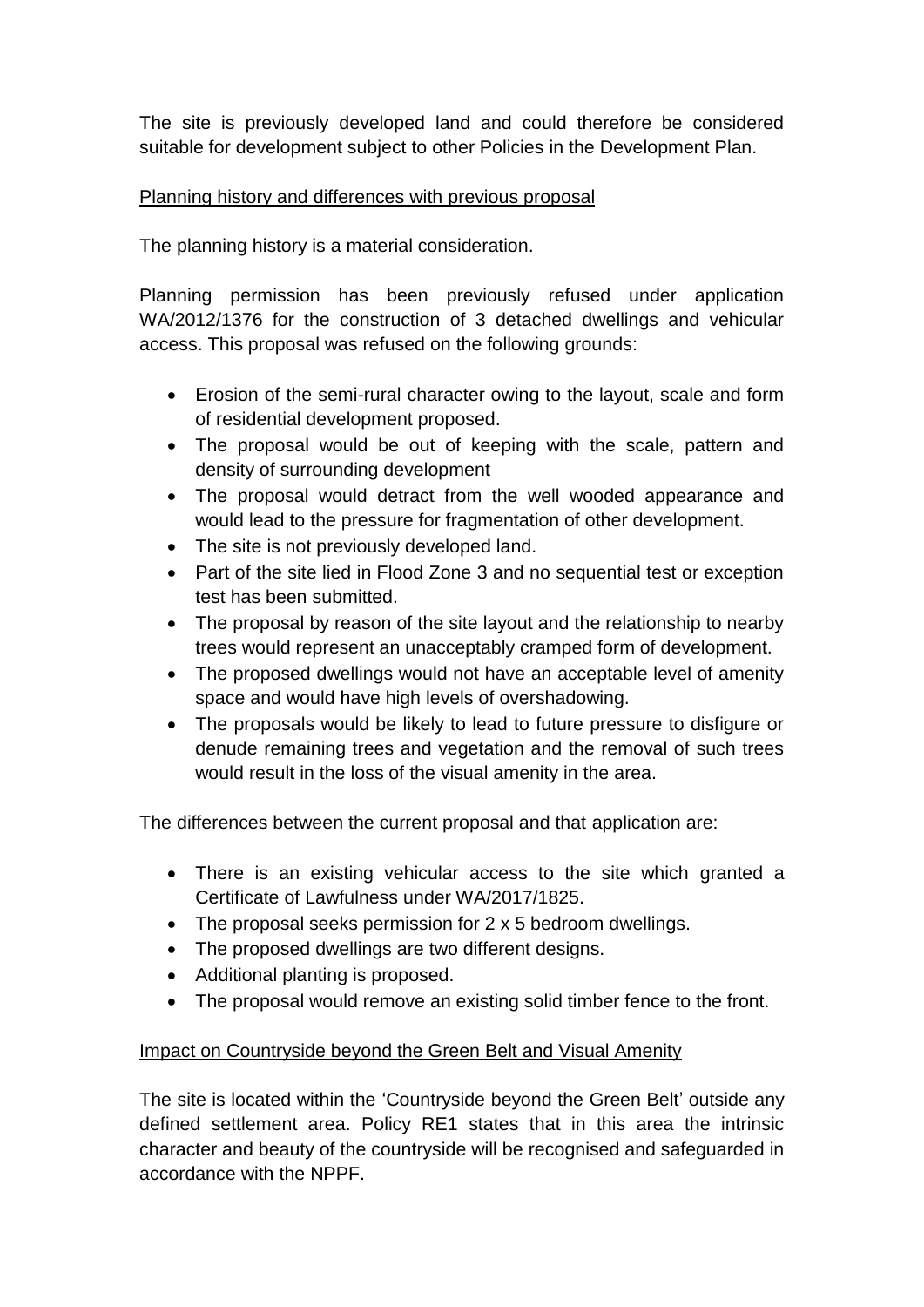Policy FNP10 of the Farnham Neighbourhood Plan 2017 states that outside the 'Built up Area Boundary', priority will be given to protecting the countryside from inappropriate development and is broken into parts 'a-e'. Parts 'b', 'c' and 'd', refer to designations not relevant to this application. The parts 'a' and 'e' of the policy states development would only be permitted whereby it would:

a) be in accordance with Policies FNP16, 17 and 20 or other relevant Policies in the Neighbourhood Plan or other relevant planning policies applying to the area.

b) would enhance the landscape value of the Countryside and, where new planting is involved, use appropriate native species.

Policy FNP11 of the Farnham Neighbourhood Plan states that proposals that fail to address impacts upon the visual setting, landscape features of the site and surroundings and biodiversity or which lead to increased coalescence will not be supported.

Policy TD1 of the Local Plan 2018 (Part 1) requires development to be of high quality design and to be well related in size, scale and character to its surroundings. Retained Policies D1 and D4 of the Local Plan 2002 are attributed substantial and full weight respectively due to their level of consistency with the NPPF 2018.

The Farnham Neighbourhood Plan advises that new development should be designed to be a high quality which responds to the heritage and distinctive character of the individual area of Farnham in which it is located.

The site is located within 'The Bourne' character area. The Farnham Design Statement (2010) outlines that new development within 'The Bourne' should respect and be sympathetic to the immediate architectural surroundings in terms of pattern, scale, material and form. Building heights should reflect those in the area and the effect on the street scene should be carefully considered. Trees and hedges are essential features of 'The Bourne'.

The proposed dwellings would be located to the front of the existing residential dwelling. Views into the existing site are partially obscured by the existing tree line adjacent to the highway; however, there is a large degree of intervisibility from the highway. In the wider context views into the site are limited.

The introduction of built form in this location would be noticeable in short term views which would be harmful to the overall landscape.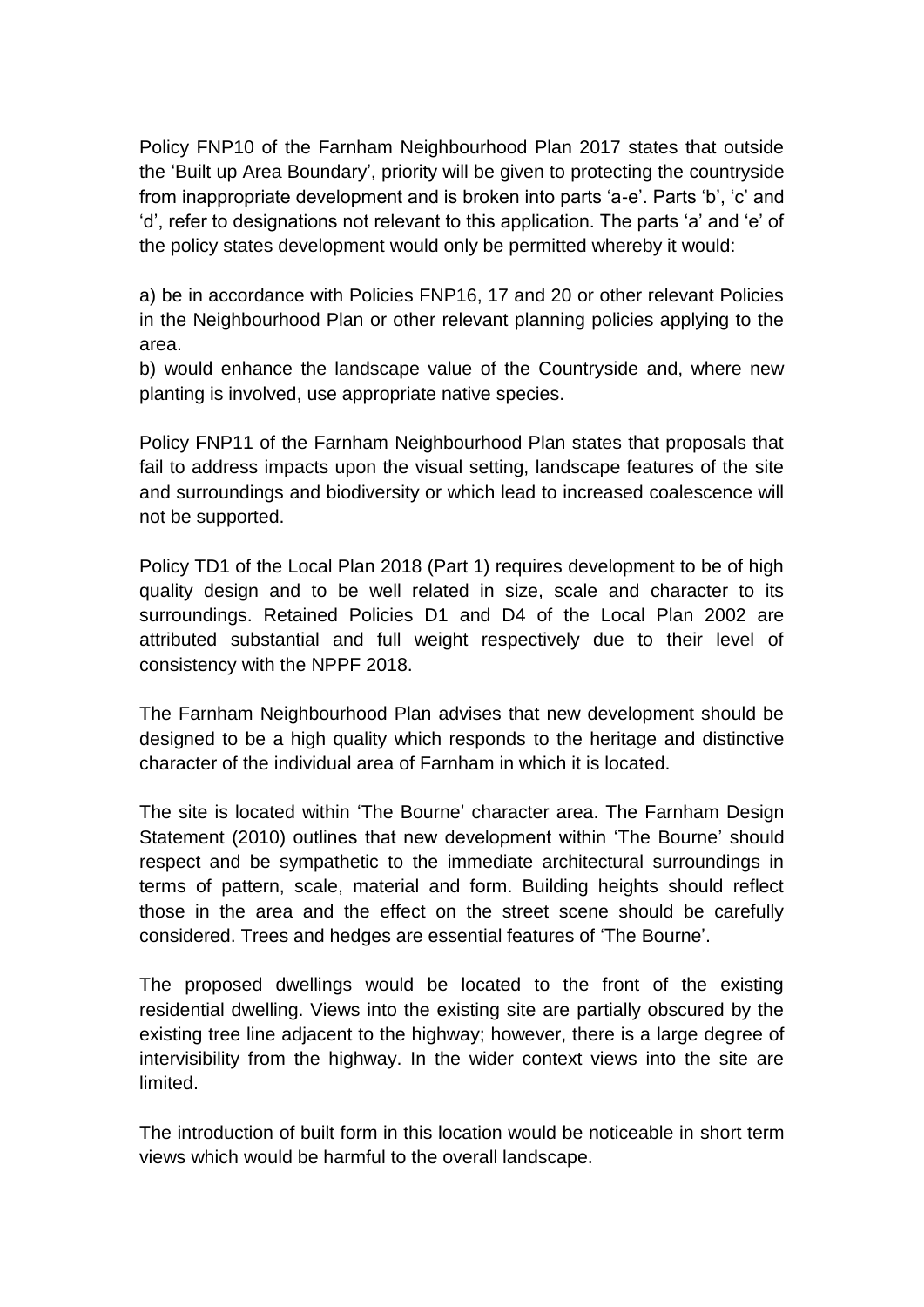Overall the proposal would result in built form which would not maintain the visual interests of the surrounding area and would not enhance the Countryside in which it is located, as required by Policy FNP10 of the Farnham Neighbourhood Plan.

Whilst it is acknowledged that the site is located within proximity of the settlement boundary to the east and there are other dwellings along Frensham Vale. Officers note that the dwellings become more sporadic to the west of the settlement boundary. The scattered dwellings in the surrounding area characterise the sense of openness and lack of built form. As such, new dwellings in this location would erode this character.

The applicant has submitted plans which show the provision of new planting and hedgerows, with a view to enhancing the existing landscape. No details have been provided of specific species to be used. However, this is not considered sufficient to lead to an enhancement of the landscape value of the countryside as required by Policy FNP10 and would not outweigh the harm of new built form to the countryside.

Officers therefore consider that the introduction of built form in this location and the overall impact of development would not enhance and would be harmful to the intrinsic character and beauty of the countryside, which would not be mitigated through the planting of native species in this location.

Given that the proposal would be harmful to the intrinsic character and beauty of the countryside, in the interest of sustainable development it would not be considered entirely consistent with the environmental dimension of sustainable development as set out within paragraph 8 of the NPPF.

Officers consider that that the conclusions of the submitted Landscape and Visual Impact assessment do not represent a fair assessment of the development and do not agree with the conclusions that the provision of two dwellings in this location would result only in the loss of residential lawn and that the removal of close board wooden fence and use of native planting would outweigh the harm to the intrinsic character and beauty of the countryside.

Notwithstanding these conclusions, the provision of two dwellings would not lead to increased coalescence between settlements.

The proposed dwellings would be two storeys in form and would be distinctive in their design. Plot 1 would feature two gable features and an integrated double garage. Plot 2 would feature a catslide roof with dormer windows on the front and rear. Notwithstanding the comments above in relation to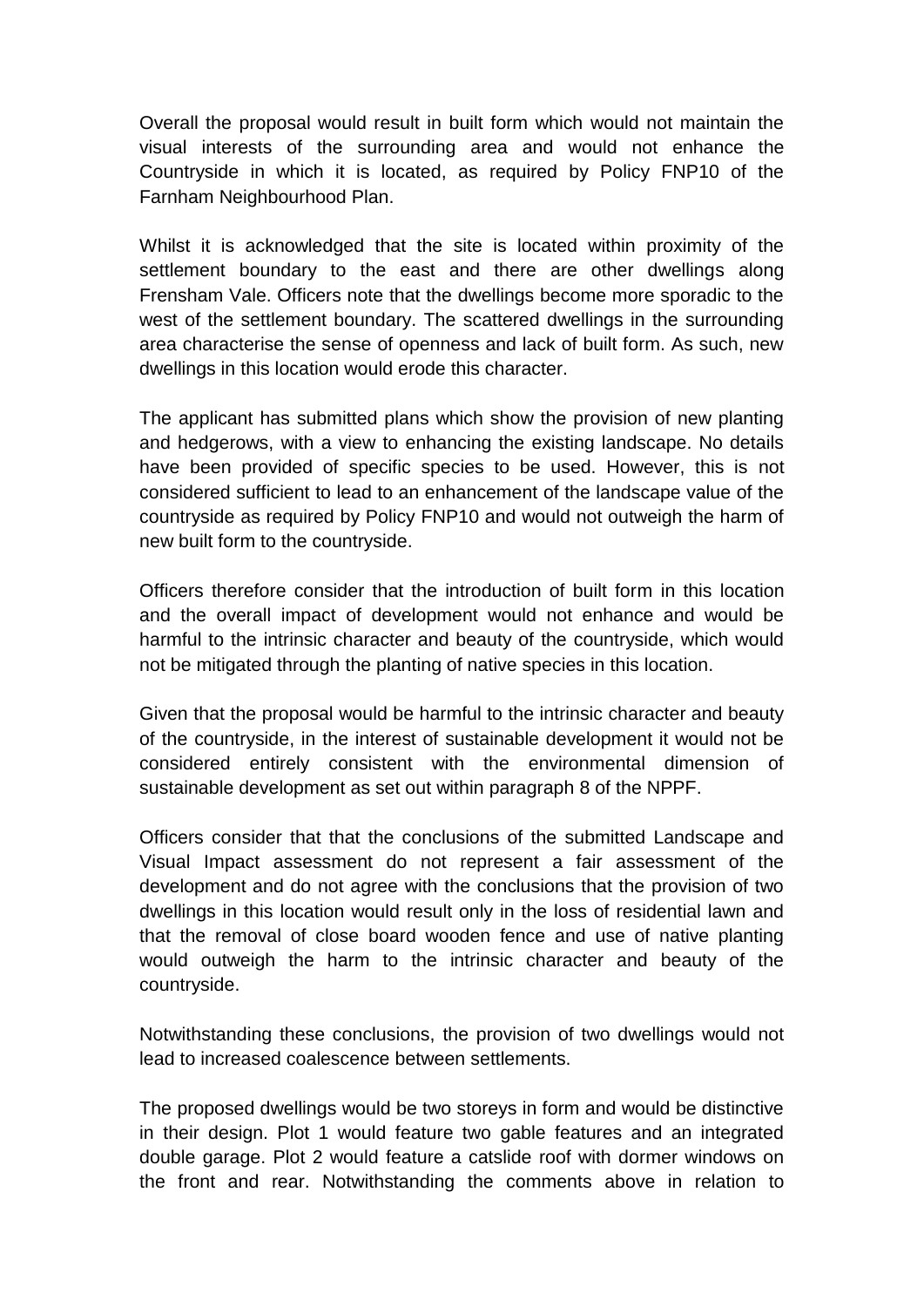landscape, the proposed scale of the dwellings would be appropriate. The materials proposed would be considered acceptable and would not be harmful to the character of the surrounding area.

The proposal would therefore be considered to conform with Policy TD1 of the Local Plan (Part 1) 2018, FNP1 of the Farnham Neighbourhood Plan 2017 and retained Policies D1 and D4 of the Local Plan 2002. However, the proposal would therefore be considered contrary to Policy RE1 of the Local Plan 2018, Policy FNP10 'a' and 'e' and FNP11 of the Farnham Neighbourhood Plan 2017 and Paragraphs 8 and 170 of the NPPF.

## Impact on Flooding

Paragraph 155 of the NPPF states that inappropriate development in areas at risk of flooding should be avoided by directing development away from areas at highest risk of flooding (whether existing or future). Where development is necessary in such areas, the development should be made safe for its lifetime without increasing flood risk elsewhere. The NPPF goes on to state that development should not be permitted if there are reasonably available sites appropriate for the proposed development in areas with a lower risk of flooding.

Paragraph 163 of the NPPF states that where appropriate applications should be supported by a site-specific flood risk assessment. Development should only be allowed in areas at risk of flooding where in light of this assessment it can be demonstrated that:

a) within the site, the most vulnerable development is located in areas of lowest flood risk, unless there are overriding reasons to prefer a different location;

b) the development is appropriately flood resistant and resilient;

c) it incorporates sustainable drainage systems, unless there is clear evidence that this would be inappropriate;

d) any residual risk can be safely managed; and

e) safe access and escape routes are included where appropriate, as part of an agreed emergency plan.

Policy CC4 of the Local Plan (Part 1) 2018 states that development must be located, designed and laid out to ensure that it is safe and that the risk from flooding is minimised whilst not increasing the risk of flooding elsewhere.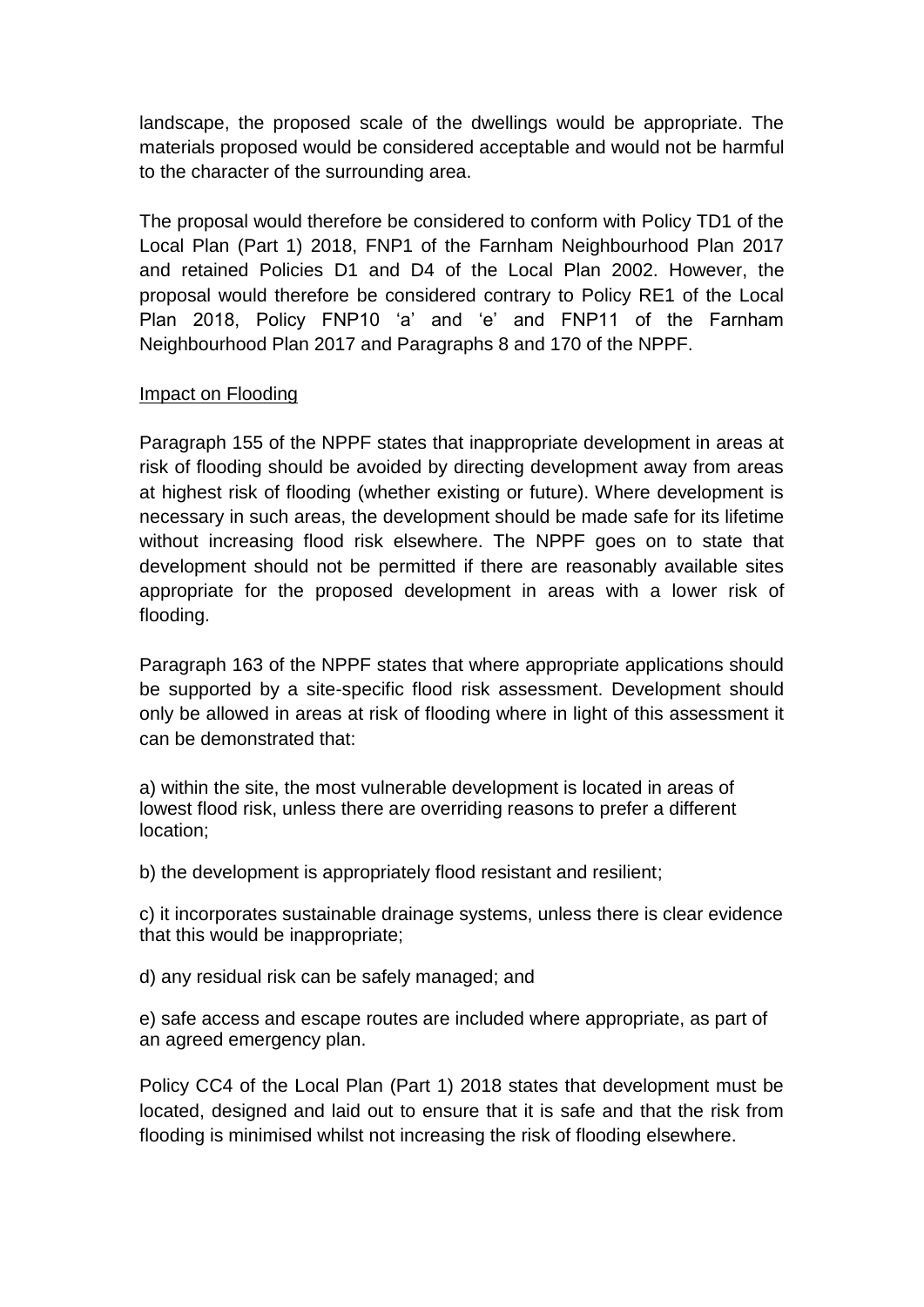Table 2 of the Flood Risk and Coastal Change PPG identifies that buildings for residential development are classified as 'more vulnerable' types of development and therefore a site-specific flood risk assessment is considered to be appropriate for this proposal.

In support of the application, the applicant submitted a Flood Risk Assessment by the Stilwell Partnership dated January 2018. Following an objection from the Environment Agency a revised FRA was submitted in June 2018. The Environment Agency subsequently removed their objection.

Officers have considered the amended Flood Risk Assessment and the comments from the Environment Agency.

Part of the site is within an area which has a high risk of flooding. In accordance with the NPPF, development within Flood Zones 2 and 3 should only be considered whereby there are no suitable sites located within Flood Zone 1. Only when it has been demonstrated that there are no other, more sequentially preferable sites available, should sites located within areas of medium to high risk of flooding be considered for development.

As there has been no sequential test submitted with the application it cannot be determined whether there would be other, more suitable sites located within Flood Zone 1 which could provide the extent of development proposed in this application. Therefore there is no evidence that this site is sequentially more suitable than other potentially available sites. It is noted that the Council's 5 Year Housing Land Supply Document contains a number of sites that are suitable for development.

The exception test should demonstrate that wider sustainability objectives outweigh the flood risk and the development would:

- a) provide wider sustainability benefits to the community that outweigh the flood risk; and
- b) the development will be safe for its lifetime taking account of the vulnerability of its users, without increasing flood risk elsewhere, and, where possible, will reduce flood risk overall

It is not considered that there are wider sustainability benefits to the proposal, particularly as the proposal would only deliver two dwellings and the Council have a 5 Year Housing Land Supply.

Notwithstanding the failure of the applicantion to pass the sequential and exceptions test, an assessment has been made as to whether the site would be safe from flooding.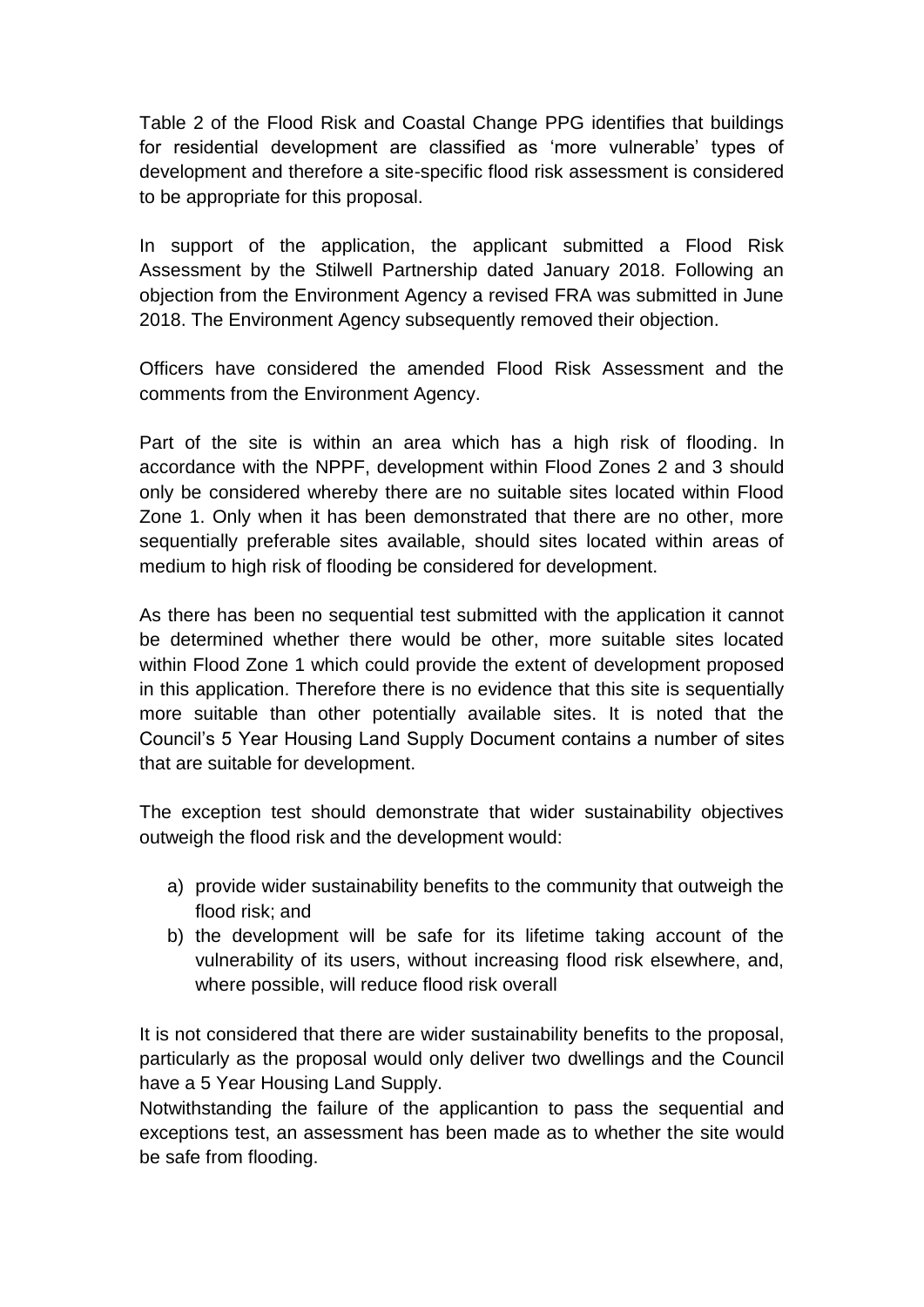Parts 'a-e' of Paragraph 163 of the NPPF are assessed below:

Appendix G of the amended Flood Risk assessment demonstrates that the majority of the site lies outside of Flood Zone 3 and within Flood Zone 1. However, the private amenity area of Plot 1 remains inside the Flood Zone 3. The dwellings themselves and the site access are entirely located in Flood Zone 1. On this basis, Officers are therefore satisfied that in relation to this particular development, the most vulnerable development is located in the area of lowest flood risk on the site and the proposal would comply with part 'a' of paragraph 163 of the NPPF.

The proposed development would have finished floor levels 150mm above the existing ground floor level. The FRA identifies a number of construction techniques which would ensure the proposal, subject to the implementation of these methods, should be sufficiently flood resilient. Officers are satisfied the proposal would therefore be suitably flood resistant and resilient and would comply with part 'b' of paragraph 163 of the NPPF.

The proposal is not of a scale which would require sustainable drainage systems and as such, the proposal would comply with part 'c' of paragraph 163 of the NPPF.

Officers are satisfied that as the development would be safe from flooding, there would be no residual risk of flooding and the proposal would comply with part 'd' of paragraph 163 of the NPPF.

The access to the site and the driveway to each of the proposed dwellings, is entirely within Flood Zone 1. Officers are therefore satisfied that safe access and escape routes are available from the site and the proposal would comply with part 'e' of paragraph 163 of the NPPF.

Officers are therefore satisfied that whilst the proposal has failed the sequential and exception tests, the proposal meets the requirements of paragraph 163 of the NPPF.

The proposal would not therefore accord with Policy CC1 and CC4 of the Local Plan (Part 1) 2018 and the NPPF 2018.

### Housing Land Supply

On 20th February 2018, the Waverley Borough Local Plan Part 1 2018 was adopted which set out a housing trajectory up to 2032. The examining Local Plan Part 1 Inspector concluded in his report dated 1st February 2018 that the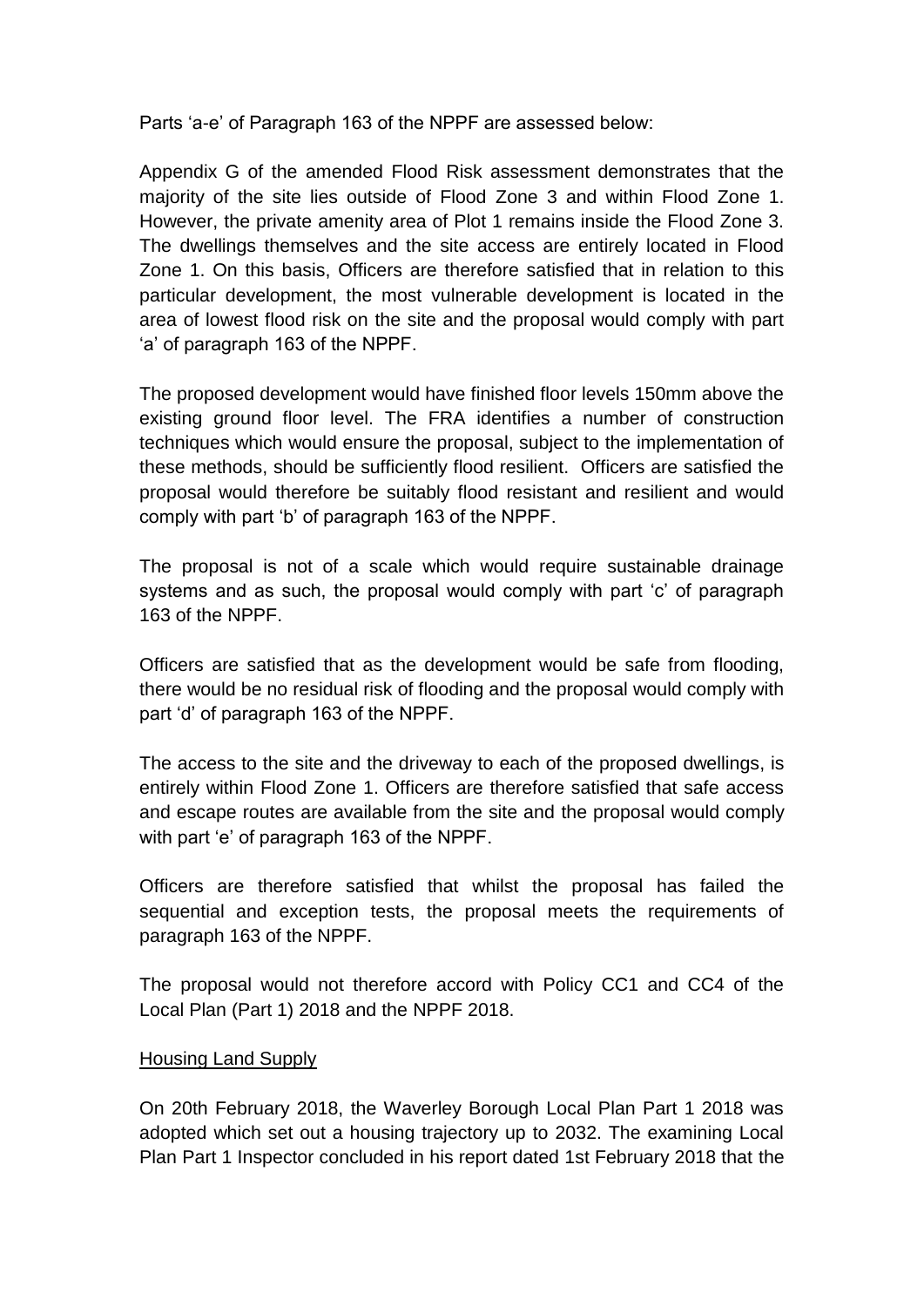Council does have five years' worth of housing supply. Therefore, the Council can demonstrate the requirement of paragraph 73 of the NPPF 2016.

Notwithstanding this point, that the provision of 2 dwellings as proposed does not make a significant contribution to housing supply and this does not mean that what is otherwise sustainable development should be refused.

### Impact on residential amenity

Policy TD1 of the Local Plan 2018 (Part1) seeks to ensure that new development is designed to create safe and attractive environments that meet the needs of users and incorporate the principles of sustainable development. Retained policies D1 and D4 of the Local Plan 2002 are given substantial and full weight respectively due to their consistency with the NPPF 2018.

The Residential Extensions SPD advises that there should be a minimum of 18m from proposed windows to the residential amenity areas of adjoining neighbours and a minimum of 21m from the rear elevation of existing dwellings to the rear elevation of proposed dwellings.

Residential dwellings surround the site. To the north is the host dwelling, the primary amenity area to this dwelling is located to the south of the house and therefore sits adjacent to the amenity areas of the proposed dwellings. The proposed dwellings are considered to be adequately separated not to have a materially harmful impact on the host dwelling or other surrounding neighbours by way of an overbearing impact, harmful loss of light or outlook.

Plot 1 would be adequately separated from the host dwelling and would meet the Residential Extension's guideline in relation to the separation distance to amenity areas and the elevations of this dwelling. Officers are therefore satisfied the proposal would not have a harmful impact on the privacy of the host dwelling. In relation to the adjoining neighbour at Springfield Lodge, Plot 1 would have one window serving a bathroom and one serving a bedroom at first floor level on the west elevation. Owing to the proposed separation distance, Officers are satisfied the proposal would not have a harmful impact on privacy of this dwelling.

Plot 2 would not meet the guideline in relation to the separation distance to the amenity area of the host dwelling, however, the proposed amenity area of the host dwelling is large and measures 44m in depth. Therefore, Officers are satisfied that despite the shortfall, the proposed dwelling would not have a materially harmful impact to the privacy of the amenity area. Furthermore, the proposed dwelling would be adequately separated from the rear elevation of this property. Officers are therefore satisfied that in relation to the host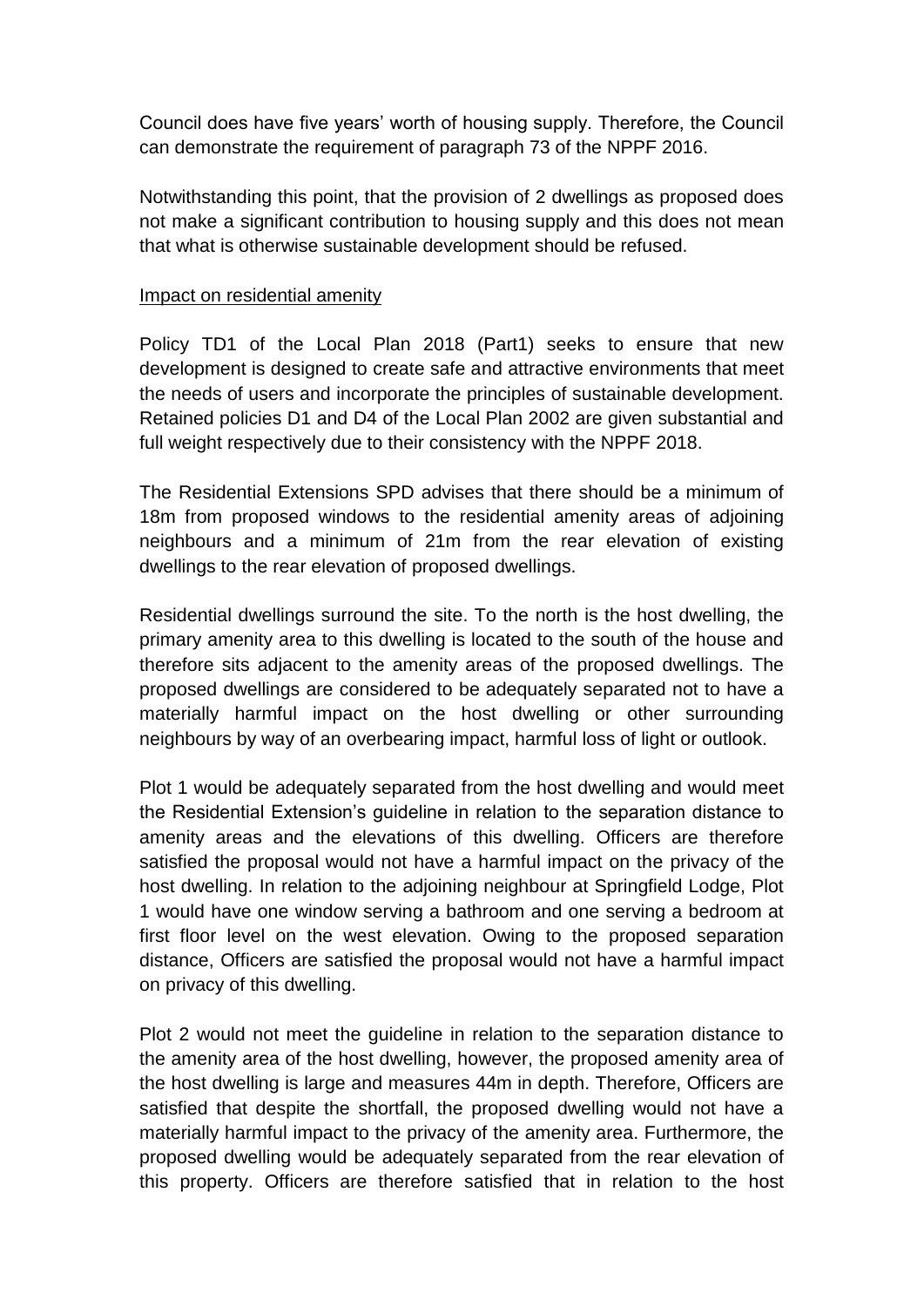dwelling the proposal would not have a harmful impact on privacy. To the east of the proposed dwelling is no. 28 Pinetrees. Plot 2 has roof lights which would have an outlook to the east. These would not result in a loss of privacy due to their high level. Officers are satisfied that the windows on the rear elevation would only have oblique views over the rear amenity area of this neighbour and as such, would not have a harmful impact on the privacy of this neighbour.

Officers are satisfied that the proposed dwelling would be adequately separated from the neighbours to the south that it would not have a materially harmful impact on the privacy of these neighbours.

The proposal would therefore be considered to conform with Policy TD1 of the Local Plan (Part 1) 2018, FNP1 of the Farnham Neighbourhood Plan 2017 and retained Policies D1 and D4 of the Local Plan 2002.

## Standard of Accommodation

The Government Technical Housing standards – nationally described space standards (2015) requires dwellings to meet certain internal space standards in order to ensure that an appropriate internal standard of accommodation has been provided for future occupiers. Until the Council has a Local Plan Policy in respect of these standards, they should only be given limited weight and used as guidance to inform the decision on this proposal.

Policy TD1 seeks to maximise the opportunity to improve the quality of life, health and well-being of current and future residents through the provision of appropriate private amenity space and appropriate internal space standards for new dwellings.

The proposal would provide 2 x 5 bedroom dwellings and each dwelling would have bedspace for 10 people.

The proposed dwellings would meet all the required standards regarding floor area and bedroom sizes. Furthermore, the bedrooms each meet the required minimum widths and are served by an appropriate level of light and outlook. As such, the proposal is considered to provide an adequate standard of accommodation for future residents.

The proposal would therefore be considered to meet the required internal space standards and would provide suitable private amenity space in accordance with Policy TD1 of the Local Plan 2018 (Part 1).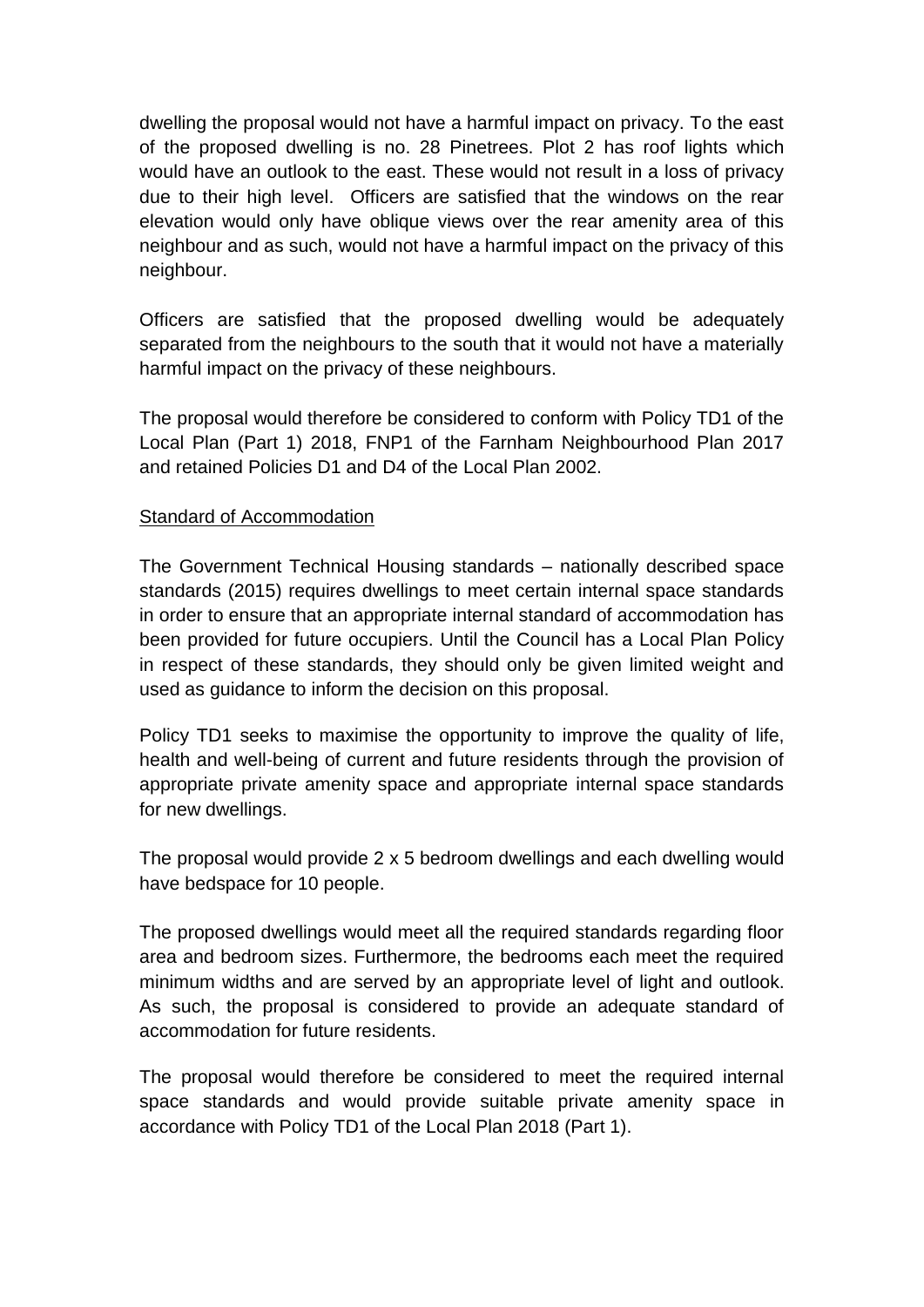## Impact on Trees

Policy NE2 of the Local Plan (Part 1) 2018 states that the Council will seek, where appropriate, to maintain and enhance existing trees, woodland and hedgerows within the Borough. Retained Policies D6 and D7 of the Local Plan 2002 are attributed full and significant weight respectively due to their level of consistency with the NPPF 2018.

The Council's Tree Officer has been consulted on the application. They have not raised objection to the scheme as the proposed dwellings would be adequately separated from the existing trees and there would be no further excavation into the root protection areas as part of this proposal.

The proposal is therefore considered to accord with Policy NE2 of the Local Plan (Part 1) 2018 and retained Policies D6 and D7 of the Local Plan 2002.

## Impact on Ancient Woodland

The NPPF states that planning permission should be refused for development resulting in the loss or deterioration of aged or veteran trees found outside ancient woodland, unless the need for, and benefits of, the development clearly outweigh the loss. Policies D6 and D7 broadly support the aims of the NPPF stating that the Council will protect significant trees and groups of trees and hedgerows through planning control.

The application site is within 500m of ancient woodland. As the proposal is for two dwellings it is not considered to be materially harmful to the ancient woodland and would be in accordance with Policies D6 and D7. The proposal is considered acceptable in this regard.

### Impact on the Highway and Parking Provision

Policy ST1 of the Local Plan 2018 (Part 1) states that the Council will work in partnership with Surrey County Council to ensure development schemes make appropriate provision for parking and maximise sustainable transport modes.

Policy CC2 of the Local Plan 2018 (Part 1) states that proposals will be designed to encourage walking and cycling.

The proposed dwelling would use an existing access and therefore Officers are satisfied that the provision of two dwellings in this location would not prejudice highway safety.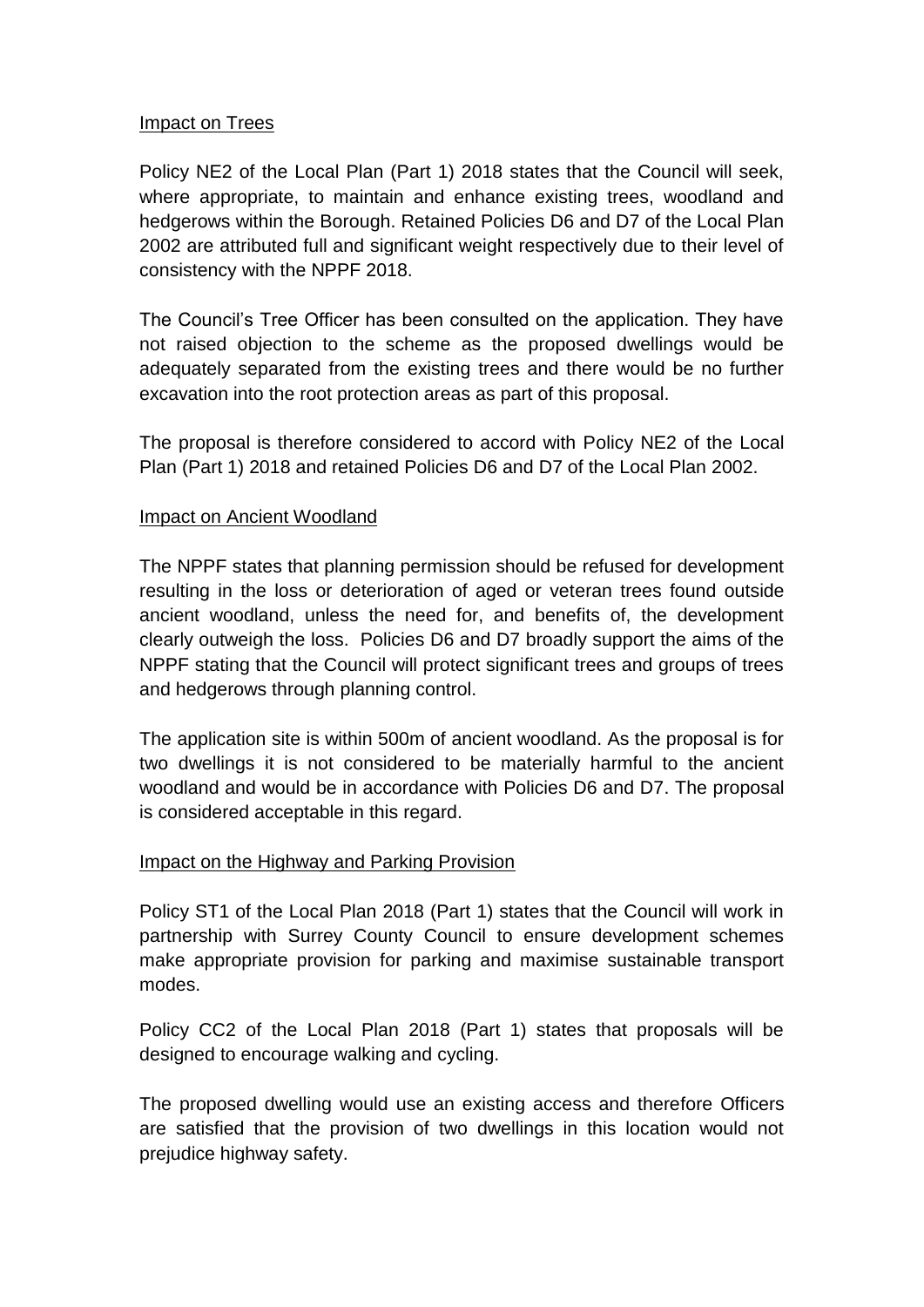The Council's Parking Guidelines Document advises that for dwellings of this size outside of the Town Centre there should be a provision of three parking spaces per unit and there should be a minimum of three cycle spaces for dwellings of this size.

Plot 1 would be served by a double garage and a large driveway. Officers are satisfied that there would be adequate cycle and vehicular parking for this dwelling.

Plot 2 would be served by a detached garage which would provide two parking spaces and a large driveway. Officers are satisfied this would provide adequate cycle and vehicular parking.

The proposal would therefore be considered to accord with Policy ST1 and CC2 of the Local Plan (Part 1) 2018.

## Effect on the SPA

The site is located within the Wealden Heaths I SPA 5km Buffer Zone and within the Thames Basin Heath 7km Buffer Zone.

The proposal would result in an increase in people (permanently) on the site. However, due to the availability of alternative recreational opportunities within the area, which could divert residents from use of the SPA, the proposal would not have a likely significant effect upon the integrity of the SPA. An appropriate assessment is not, therefore, required.

Natural England has been consulted on the application and have determined an appropriate assessment is not required.

### Biodiversity and compliance with Habitat Regulations 2017

Policy NE1 of the Local Plan 2018 (Part 1) states that the Council will seek to conserve and enhance biodiversity. Development will be permitted provided it retains, protects and enhances biodiversity and ensures any negative impacts are avoided or, if unavoidable, mitigated.

Further, Circular 06/2005 states 'It is essential that the presence or otherwise of protected species and the extent that they may be affected by the proposed development, is established before planning permission is granted.'

Surrey Wildlife Trust have been consulted on the application and have assessed the submitted 'Ecology Appraisal' by David Arthur Associates. They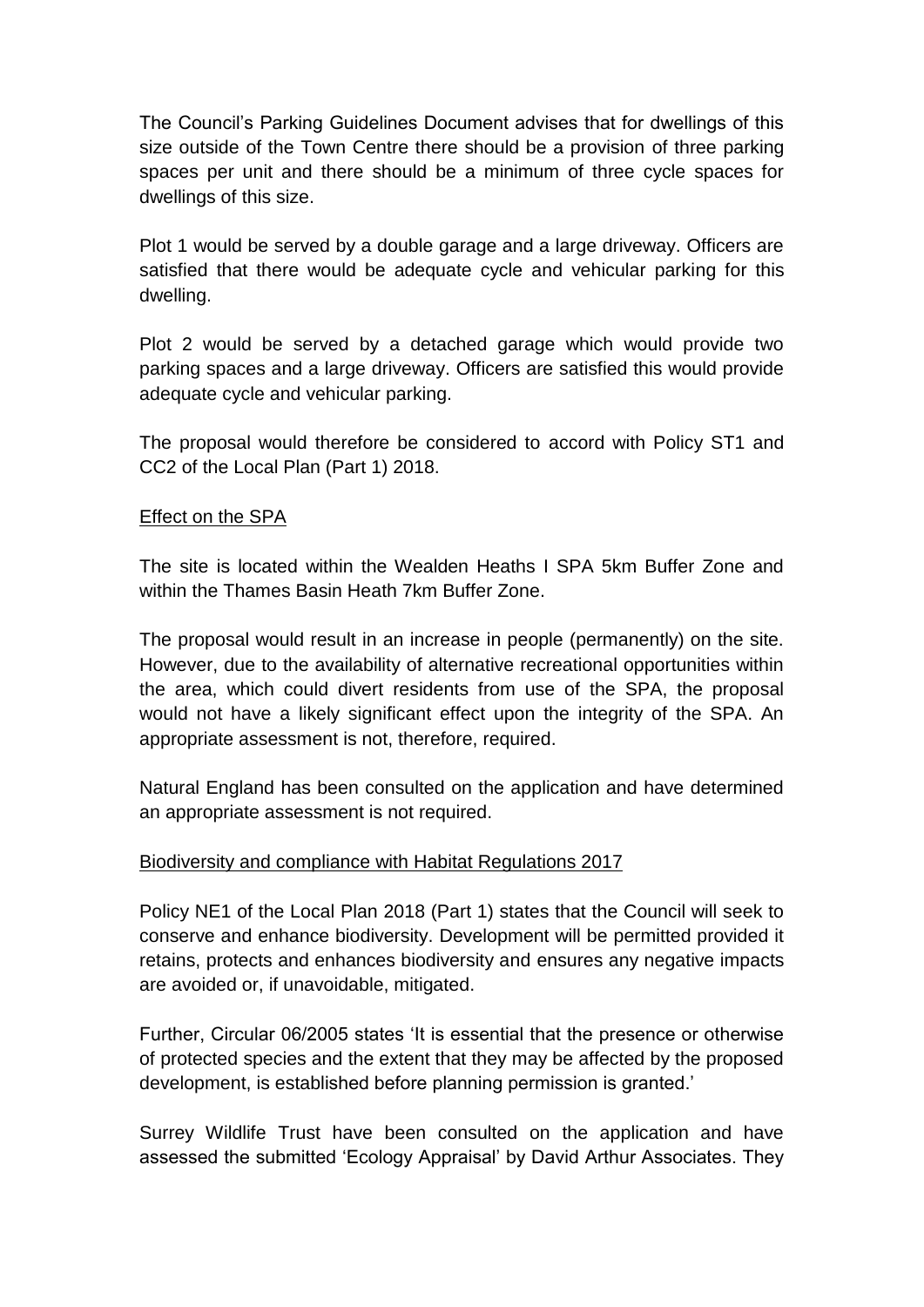have not objected to the scheme, but would, should permission be granted recommend conditions.

In relation to reptiles the development should only proceed in a precautionary manner to avoid the killing or injuring of any individual reptiles that may be identified during development. Precautionary working methods should follow best ecological practice. Should any common reptiles be discovered during construction, which are likely to be effected by the development, works will cease immediately. The developer will then seek the advice of a suitably qualified and experienced ecologist and works will only proceed in accordance with the advice they provide.

The developer should take action to ensure that development activities such as vegetation or site clearance are timed to avoid the bird nest season of early March to August inclusive.

In relation to bats the mature tree belt and amenity shrubs offer suitable foraging and commuting habitat. There should be no net increase in external artificial lighting on site and any external lighting installed should comply with the recommendations of the Bat Conservation Trusts' document entitled "Bats and Lighting in the UK – Bats and The Built Environment Series".

The proposed development site offers suitable foraging, commuting, and settcreation opportunities for badgers. The applicant should therefore ensure that construction activities on site have regard to the potential presence of badgers to ensure that badgers do not become trapped in trenches, culverts or pipes. All trenches left open overnight should include a means of escape for any animals that may fall in.

The developer should follow the recommendations within paragraph 5.1.4 of the Ecology Appraisal and incorporate the following:

- Providing bird and bat boxes erected on or integral within the new buildings or on retained trees.
- Using native species for any tree and shrub planting, preferably of local provenance from seed collected, raised and grown only in the UK, suitable for site conditions and complimentary to surrounding natural habitat. Planting should focus on nectar-rich flowers and/or berries as these can also be of considerable value to wildlife.

Subject to conditions to secure the above, the development would be acceptable in relation to biodiversity.

### Parish Council / Third Party Representations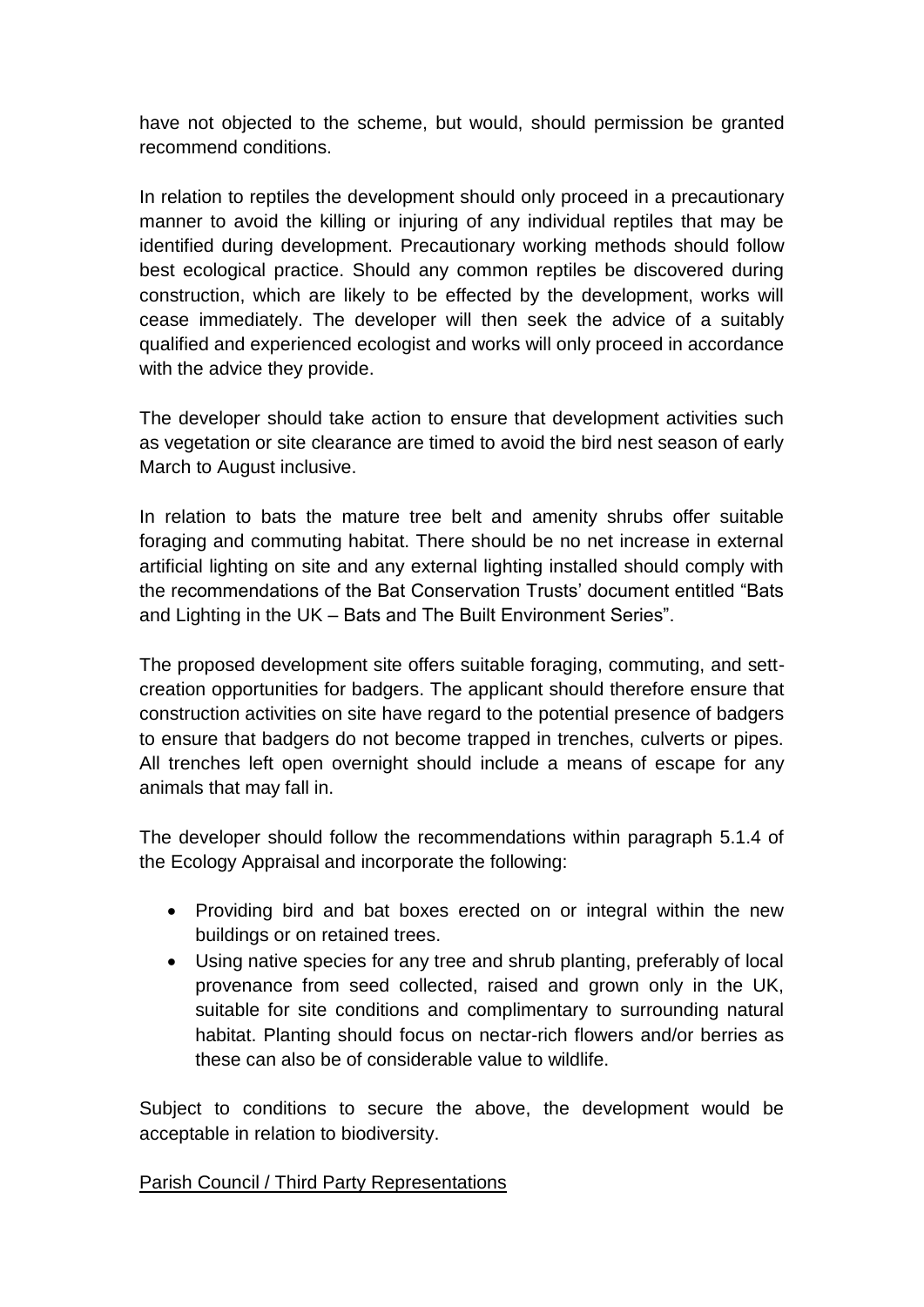In response to third part representations and the Town Councils comments Officers provide the following response:

- Policy BE3 of the Local Plan 2002 is not a retained Policy and therefore the Policy is not afforded any weight in the assessment of the application.
- The driveway to the site was considered and approved under Lawful Development Certificate WA/2017/1825 and has been implemented.
- The site is identified as residential curtilage within the Countryside. The NPPF's definition of previously developed land includes residential gardens in the Countryside.
- Surrey Wildlife Trust have been consulted on the application and do not raise objection to the scheme, Officers are therefore satisfied the proposal would not have a harmful impact on protected habitat or species in the area.
- The Environment Agency have been consulted on the application and have not raised objection to the submitted Flood Risk Assessment or the methodology of the FRA.
- A Draft Appropriate Assessment has been submitted with the application and Natural England have not objected to the scheme.

# **Conclusion**

The proposal is not in accordance with the Development Plan and the benefits of one new dwelling would not outweigh the adverse impacts in relation to impact on the countryside and failure to enhance the landscape character. As such, planning permission is recommended for refusal.

# **Recommendation**

That permission be REFUSED for the following reasons:

- 1. The proposed development, by reason of its siting and scale, would materially detract from the intrinsic character and beauty of the countryside and would fail to enhance the landscape value of the countryside in conflict with Policy RE1 of the Waverley Borough Council Local Plan Part 1: Strategic Policies and Sites 2018, Policies FNP10 and FNP11 of the Farnham Neighbourhood Plan 2017 and paragraphs 8 and 170 of the NPPF 2018.
- 2. The site is partially located within Flood Zone 3. It has not been demonstrated that the site is sequentially preferable over other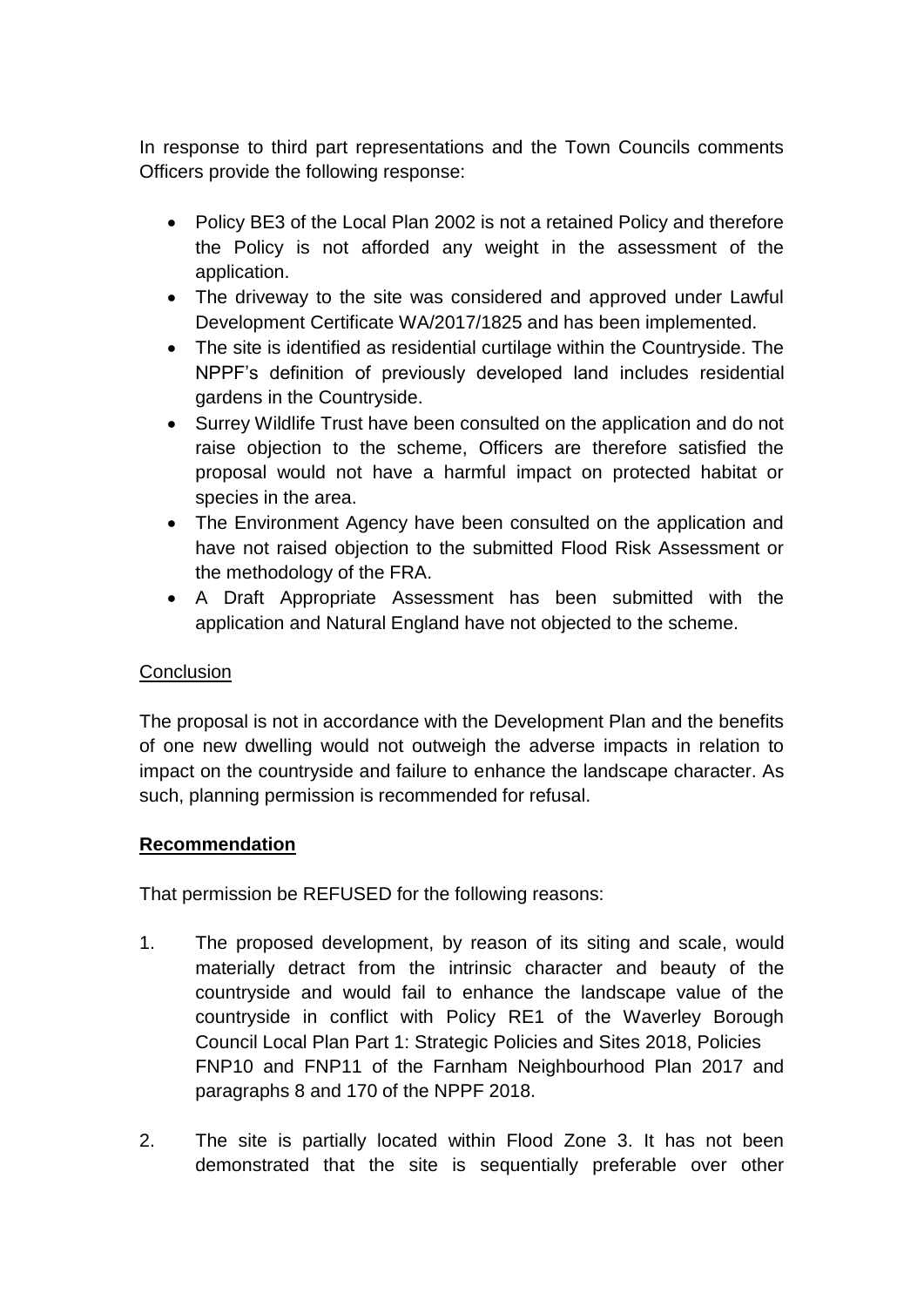reasonably available sites appropriate for the proposed development at less risk of flooding. Furthermore, it has not been demonstrated that the proposal would meet the exception test. The proposal therefore fails to accord with paragraphs 155, 157, 158, 159 and 160 of the National Planning Policy Framework 2018 and Policies CC1 and CC4 of the Waverley Borough Local Plan (Part 1) 2018.

### **Informatives**

- 1. The drawing numbers relevant to this decision are: PL99/D, PL107/F, PL106/\*, PL105/A, PL104/A, PL103/D, PL102/B, PL101/B and PL100/L
- 2. The Council confirms that in assessing this planning application it has worked with the applicant in a positive and proactive way, in line with the requirements of Paragraph 38 of the National Planning Policy Framework 2018.

| <b>Case Officer</b>                                                                                                                                                                                                  | Signed: Chris Turner Date: 08/10/2018 |                       |           |  |
|----------------------------------------------------------------------------------------------------------------------------------------------------------------------------------------------------------------------|---------------------------------------|-----------------------|-----------|--|
|                                                                                                                                                                                                                      |                                       |                       |           |  |
| Time extension agreement in writing seen by signing off officer:                                                                                                                                                     |                                       |                       |           |  |
| Yes<br>No                                                                                                                                                                                                            | N/A                                   |                       |           |  |
| For Certificate of Lawfulness applications:                                                                                                                                                                          |                                       | Use/Operations/Matter |           |  |
|                                                                                                                                                                                                                      |                                       |                       |           |  |
| Agreed by Development Manager or Head of Planning Services                                                                                                                                                           |                                       |                       |           |  |
| This report has been agreed under the delegated authority by the Head of<br><b>Planning Services.</b><br>Decision falls within (number reference) of the Scheme of Delegation<br>(initialled by Authorising officer) |                                       |                       |           |  |
| Copy to Policy for SPA or infrastructure contributions?                                                                                                                                                              |                                       |                       | <b>No</b> |  |
| Pass File to Enforcement                                                                                                                                                                                             |                                       |                       | <b>No</b> |  |
| Is there an extant Enforcement Notice in place for the same or<br>  No                                                                                                                                               |                                       |                       |           |  |